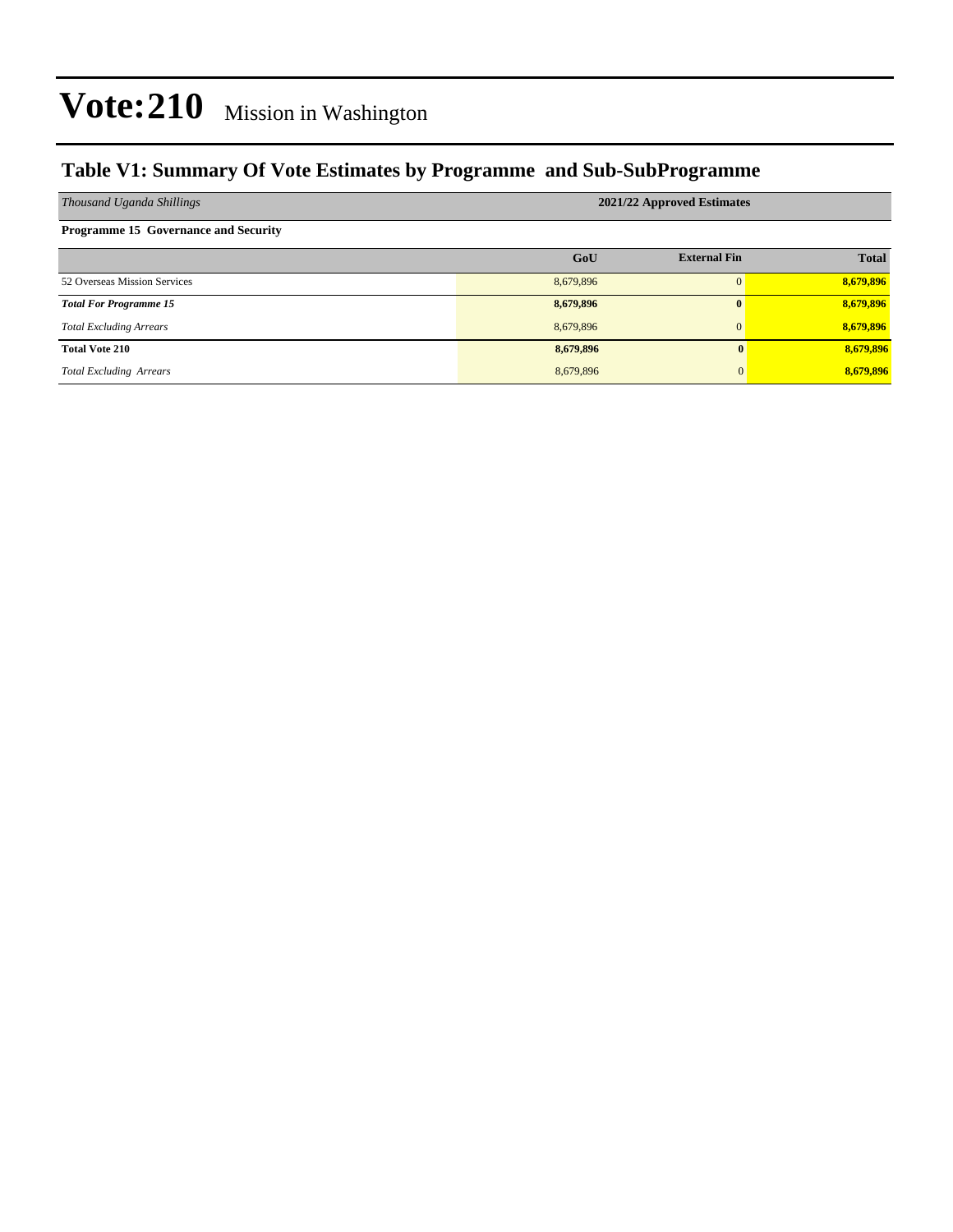## **Table V2: Summary Of Vote Estimates by Sub-SubProgramme,Department and Project**

| Thousand Uganda Shillings                                                 | 2020/21 Approved Budget<br>2021/22 Approved Estimates |                     |                  |              |             |                               |              |
|---------------------------------------------------------------------------|-------------------------------------------------------|---------------------|------------------|--------------|-------------|-------------------------------|--------------|
| <b>Sub-SubProgramme 52 Overseas Mission Services</b>                      |                                                       |                     |                  |              |             |                               |              |
| <b>Recurrent Budget Estimates</b>                                         | <b>Wage</b>                                           | <b>Non-Wage</b>     | <b>AIA</b>       | <b>Total</b> | <b>Wage</b> | Non-Wage                      | <b>Total</b> |
| 01 Headquarters Washington                                                | 1,361,738                                             | 6,671,158           | $\mathbf{0}$     | 8,032,896    | 1,361,738   | 7,148,158                     | 8,509,896    |
| <b>Total Recurrent Budget Estimates for Sub-</b><br><b>SubProgramme</b>   | 1,361,738                                             | 6,671,158           | $\bf{0}$         | 8,032,896    | 1,361,738   | 7,148,158                     | 8,509,896    |
| Development Budget Estimates                                              | <b>GoU</b> Dev't                                      | <b>External Fin</b> | <b>AIA</b>       | <b>Total</b> |             | <b>GoU Dev't External Fin</b> | <b>Total</b> |
| 1745 Retooling of Mission in Washington - USA                             | $\Omega$                                              | $\Omega$            | $\mathbf{0}$     | $\bf{0}$     | 170,000     | $\overline{0}$                | 170,000      |
| <b>Total Development Budget Estimates for Sub-</b><br><b>SubProgramme</b> | $\bf{0}$                                              | $\bf{0}$            | $\bf{0}$         | $\bf{0}$     | 170,000     | $\bf{0}$                      | 170,000      |
|                                                                           | GoU                                                   | <b>External Fin</b> | <b>AIA</b>       | <b>Total</b> | GoU         | <b>External Fin</b>           | <b>Total</b> |
| <b>Total For Sub-SubProgramme 52</b>                                      | 8,032,896                                             | $\mathbf{0}$        | $\bf{0}$         | 8,032,896    | 8,679,896   | $\bf{0}$                      | 8,679,896    |
| <b>Total Excluding Arrears</b>                                            | 8,032,896                                             | $\boldsymbol{0}$    | $\boldsymbol{0}$ | 8,032,896    | 8,679,896   | $\mathbf{0}$                  | 8,679,896    |
| <b>Total Vote 210</b>                                                     | 8,032,896                                             | $\mathbf{0}$        | $\mathbf{0}$     | 8,032,896    | 8,679,896   | $\mathbf{0}$                  | 8,679,896    |
| <b>Total Excluding Arrears</b>                                            | 8,032,896                                             | $\mathbf{0}$        | $\mathbf{0}$     | 8,032,896    | 8,679,896   | $\mathbf{0}$                  | 8,679,896    |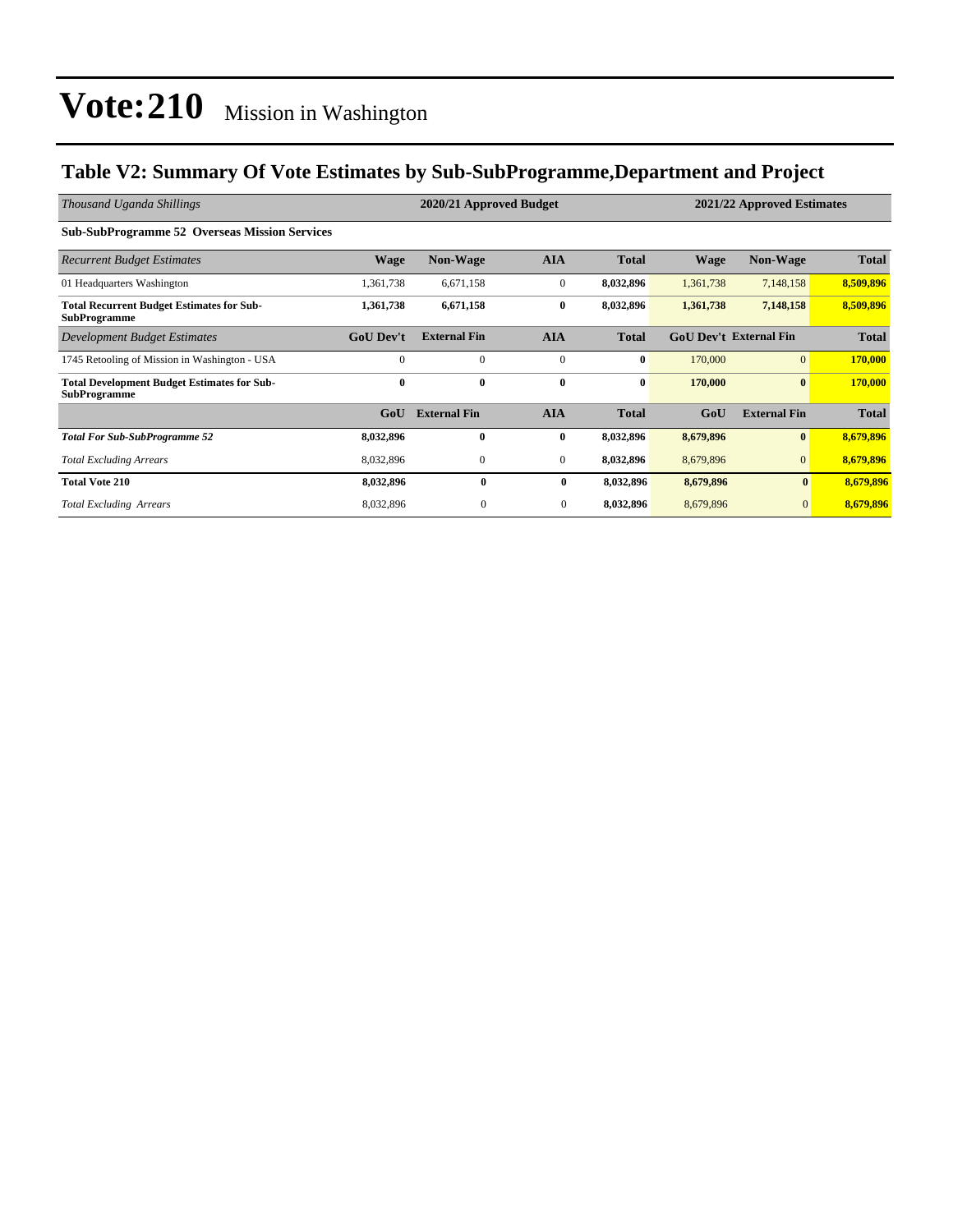## **Table V3: Summary Vote Estimates by Item**

| Thousand Uganda Shillings                                 | 2020/21 Approved Budget |                     |                  |                  | 2021/22 Approved Estimates |                     |              |  |
|-----------------------------------------------------------|-------------------------|---------------------|------------------|------------------|----------------------------|---------------------|--------------|--|
|                                                           | GoU                     | <b>External Fin</b> | AIA              | <b>Total</b>     | GoU                        | <b>External Fin</b> | <b>Total</b> |  |
| <b>Employees, Goods and Services (Outputs Provided)</b>   | 8,032,896               | $\bf{0}$            | $\bf{0}$         | 8,032,896        | 8,509,896                  | $\bf{0}$            | 8,509,896    |  |
| 211103 Allowances (Inc. Casuals, Temporary)               | 1,250,810               | $\bf{0}$            | $\bf{0}$         | 1,250,810        | 1,442,136                  | $\bf{0}$            | 1,442,136    |  |
| 211105 Missions staff salaries                            | 1,361,738               | $\bf{0}$            | $\bf{0}$         | 1,361,738        | 1,361,738                  | $\bf{0}$            | 1,361,738    |  |
| 212101 Social Security Contributions                      | 40,000                  | $\bf{0}$            | $\bf{0}$         | 40,000           | 40,000                     | $\bf{0}$            | 40,000       |  |
| 213001 Medical expenses (To employees)                    | 1,046,904               | 0                   | $\bf{0}$         | 1,046,904        | 1,067,964                  | $\bf{0}$            | 1,067,964    |  |
| 221001 Advertising and Public Relations                   | 82,655                  | $\bf{0}$            | $\bf{0}$         | 82,655           | 82,655                     | $\bf{0}$            | 82,655       |  |
| 221002 Workshops and Seminars                             | $\bf{0}$                | $\bf{0}$            | $\bf{0}$         | 0                | 7,000                      | $\bf{0}$            | 7,000        |  |
| 221003 Staff Training                                     | 50,367                  | $\bf{0}$            | $\bf{0}$         | 50,367           | 50,367                     | $\bf{0}$            | 50,367       |  |
| 221005 Hire of Venue (chairs, projector, etc)             | 100,000                 | $\bf{0}$            | $\bf{0}$         | 100,000          | 100,000                    | $\bf{0}$            | 100,000      |  |
| 221009 Welfare and Entertainment                          | 100,240                 | 0                   | $\bf{0}$         | 100,240          | 100,240                    | $\bf{0}$            | 100,240      |  |
| 221011 Printing, Stationery, Photocopying and Binding     | 27,839                  | $\bf{0}$            | $\bf{0}$         | 27,839           | 27,839                     | $\bf{0}$            | 27,839       |  |
| 221012 Small Office Equipment                             | 20,087                  | $\bf{0}$            | $\bf{0}$         | 20,087           | 20,087                     | $\bf{0}$            | 20,087       |  |
| 221014 Bank Charges and other Bank related costs          | 13,270                  | 0                   | $\bf{0}$         | 13,270           | 13,270                     | $\bf{0}$            | 13,270       |  |
| 221017 Subscriptions                                      | 977,546                 | $\bf{0}$            | $\bf{0}$         | 977,546          | 977,546                    | $\bf{0}$            | 977,546      |  |
| 222001 Telecommunications                                 | 69,373                  | 0                   | $\bf{0}$         | 69,373           | 94,373                     | $\bf{0}$            | 94,373       |  |
| 222002 Postage and Courier                                | 36,201                  | $\bf{0}$            | $\bf{0}$         | 36,201           | 36,201                     | $\bf{0}$            | 36,201       |  |
| 222003 Information and communications technology<br>(ICT) | 178,030                 | $\bf{0}$            | $\bf{0}$         | 178,030          | 178,030                    | $\bf{0}$            | 178,030      |  |
| 223001 Property Expenses                                  | 23,138                  | $\bf{0}$            | $\bf{0}$         | 23,138           | 23,138                     | $\bf{0}$            | 23,138       |  |
| 223003 Rent – (Produced Assets) to private entities       | 1,000,000               | 0                   | $\bf{0}$         | 1,000,000        | 1,182,614                  | $\bf{0}$            | 1,182,614    |  |
| 223005 Electricity                                        | 133,650                 | $\bf{0}$            | $\bf{0}$         | 133,650          | 133,650                    | $\bf{0}$            | 133,650      |  |
| 223006 Water                                              | 20,660                  | 0                   | $\bf{0}$         | 20,660           | 45,660                     | $\bf{0}$            | 45,660       |  |
| 223007 Other Utilities- (fuel, gas, firewood, charcoal)   | 145,430                 | $\bf{0}$            | $\bf{0}$         | 145,430          | 145,430                    | $\bf{0}$            | 145,430      |  |
| 226001 Insurances                                         | 44,630                  | $\bf{0}$            | $\bf{0}$         | 44,630           | 44,630                     | $\bf{0}$            | 44,630       |  |
| 227001 Travel inland                                      | 192,114                 | 0                   | $\bf{0}$         | 192,114          | 192,114                    | $\bf{0}$            | 192,114      |  |
| 227002 Travel abroad                                      | 391,215                 | $\bf{0}$            | $\bf{0}$         | 391,215          | 391,215                    | $\bf{0}$            | 391,215      |  |
| 227003 Carriage, Haulage, Freight and transport hire      | 288,169                 | 0                   | $\bf{0}$         | 288,169          | 288,169                    | $\bf{0}$            | 288,169      |  |
| 227004 Fuel, Lubricants and Oils                          | 20,748                  | 0                   | $\bf{0}$         | 20,748           | 45,748                     | $\bf{0}$            | 45,748       |  |
| 228001 Maintenance - Civil                                | 310,896                 | $\bf{0}$            | $\bf{0}$         | 310,896          | 310,896                    | $\bf{0}$            | 310,896      |  |
| 228002 Maintenance - Vehicles                             | 88,640                  | $\bf{0}$            | $\bf{0}$         | 88,640           | 88,640                     | $\bf{0}$            | 88,640       |  |
| 228003 Maintenance – Machinery, Equipment &<br>Furniture  | 18,549                  | $\bf{0}$            | $\bf{0}$         | 18,549           | 18,549                     | $\bf{0}$            | 18,549       |  |
| <b>Investment</b> (Capital Purchases)                     | $\boldsymbol{0}$        | $\bf{0}$            | $\bf{0}$         | $\bf{0}$         | 170,000                    | $\bf{0}$            | 170,000      |  |
| 312201 Transport Equipment                                | $\boldsymbol{0}$        | $\bf{0}$            | $\bf{0}$         | $\boldsymbol{0}$ | 170,000                    | $\bf{0}$            | 170,000      |  |
| <b>Grand Total Vote 210</b>                               | 8,032,896               | $\pmb{0}$           | $\bf{0}$         | 8,032,896        | 8,679,896                  | $\bf{0}$            | 8,679,896    |  |
| <b>Total Excluding Arrears</b>                            | 8,032,896               | $\boldsymbol{0}$    | $\boldsymbol{0}$ | 8,032,896        | 8,679,896                  | $\mathbf{0}$        | 8,679,896    |  |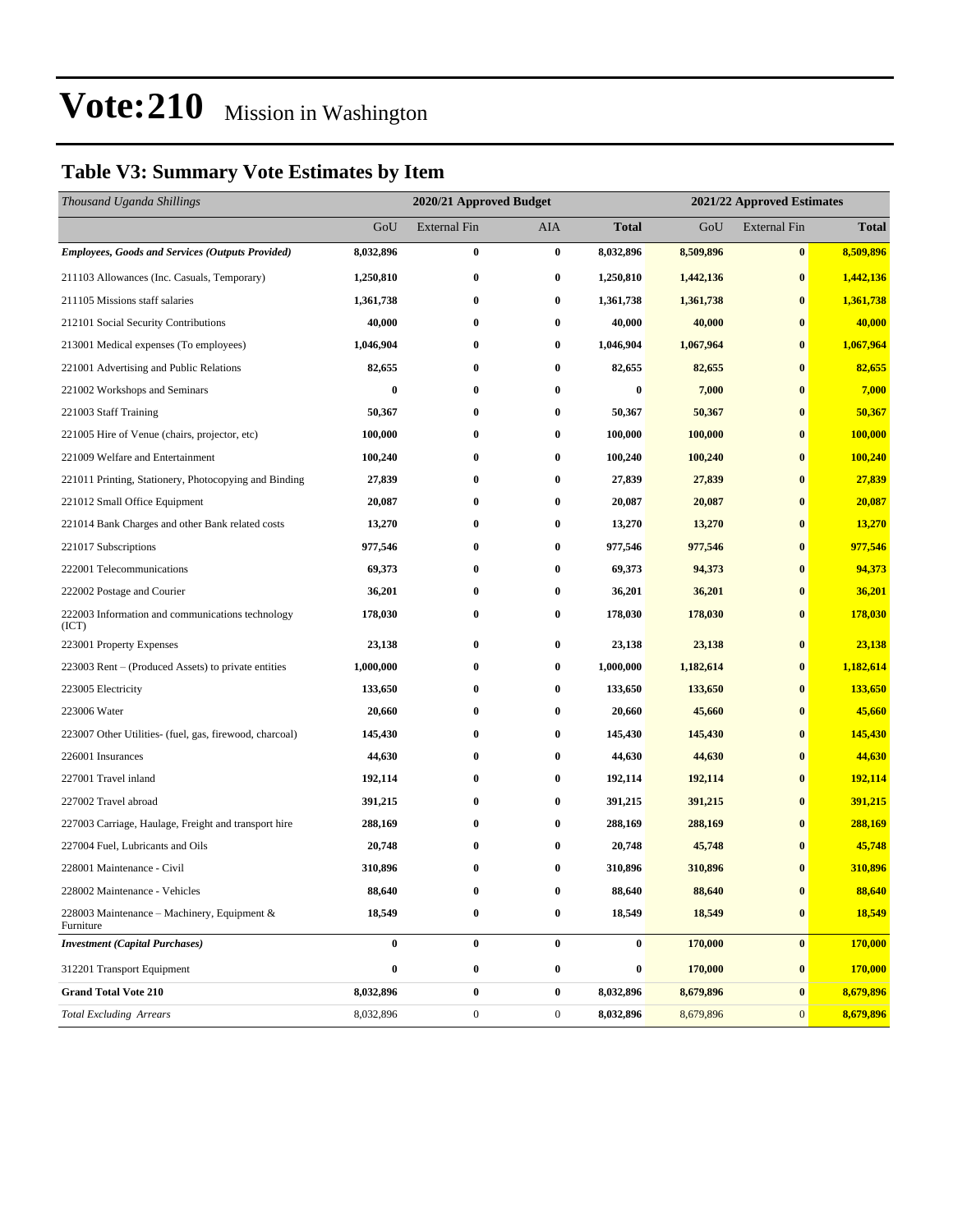### **Table V4: Detailed Estimates by Sub-SubProgramme, Department,Project and Budget Output and Item**

#### *Sub-SubProgrammme 52 Overseas Mission Services*

*Recurrent Budget Estimates*

#### **Department 01 Headquarters Washington**

| Thousand Uganda Shillings                               | 2020/21 Approved Budget |                  |                  | 2021/22 Approved Estimates |                  |              |              |
|---------------------------------------------------------|-------------------------|------------------|------------------|----------------------------|------------------|--------------|--------------|
| <b>Outputs Provided</b>                                 | Wage                    | Non Wage         | <b>AIA</b>       | <b>Total</b>               | Wage             | Non Wage     | <b>Total</b> |
| <b>Budget Output 165201 Cooperation frameworks</b>      |                         |                  |                  |                            |                  |              |              |
| 211103 Allowances (Inc. Casuals, Temporary)             | $\mathbf{0}$            | 631,233          | $\overline{0}$   | 631,233                    | $\overline{0}$   | 822,559      | 822,559      |
| 211105 Missions staff salaries                          | 1,361,738               | $\boldsymbol{0}$ | $\boldsymbol{0}$ | 1,361,738                  | 1,361,738        | $\mathbf{0}$ | 1,361,738    |
| 212101 Social Security Contributions                    | $\boldsymbol{0}$        | 40,000           | $\overline{0}$   | 40,000                     | $\mathbf{0}$     | 40,000       | 40,000       |
| 213001 Medical expenses (To employees)                  | $\boldsymbol{0}$        | 939,265          | $\overline{0}$   | 939,265                    | $\mathbf{0}$     | 960,325      | 960,325      |
| 221001 Advertising and Public Relations                 | $\boldsymbol{0}$        | 38,898           | $\overline{0}$   | 38,898                     | $\mathbf{0}$     | 38,898       | 38,898       |
| 221003 Staff Training                                   | $\boldsymbol{0}$        | 50,367           | $\boldsymbol{0}$ | 50,367                     | $\mathbf{0}$     | 50,367       | 50,367       |
| 221005 Hire of Venue (chairs, projector, etc)           | $\boldsymbol{0}$        | 100,000          | $\overline{0}$   | 100,000                    | $\mathbf{0}$     | 100,000      | 100,000      |
| 221009 Welfare and Entertainment                        | $\mathbf{0}$            | 100,240          | $\overline{0}$   | 100,240                    | $\mathbf{0}$     | 100,240      | 100,240      |
| 221011 Printing, Stationery, Photocopying and Binding   | $\mathbf{0}$            | 27,839           | $\overline{0}$   | 27,839                     | $\mathbf{0}$     | 27,839       | 27,839       |
| 221012 Small Office Equipment                           | $\boldsymbol{0}$        | 20,087           | $\boldsymbol{0}$ | 20,087                     | $\boldsymbol{0}$ | 20,087       | 20,087       |
| 221014 Bank Charges and other Bank related costs        | $\boldsymbol{0}$        | 13,270           | $\overline{0}$   | 13,270                     | $\boldsymbol{0}$ | 13,270       | 13,270       |
| 221017 Subscriptions                                    | $\boldsymbol{0}$        | 977,546          | $\overline{0}$   | 977,546                    | $\mathbf{0}$     | 977,546      | 977,546      |
| 222001 Telecommunications                               | $\boldsymbol{0}$        | 69,373           | $\boldsymbol{0}$ | 69,373                     | $\mathbf{0}$     | 94,373       | 94,373       |
| 222002 Postage and Courier                              | $\boldsymbol{0}$        | 36,201           | $\boldsymbol{0}$ | 36,201                     | $\mathbf{0}$     | 36,201       | 36,201       |
| 222003 Information and communications technology (ICT)  | $\boldsymbol{0}$        | 178,030          | $\overline{0}$   | 178,030                    | $\mathbf{0}$     | 178,030      | 178,030      |
| 223001 Property Expenses                                | $\boldsymbol{0}$        | 23,138           | $\overline{0}$   | 23,138                     | $\mathbf{0}$     | 23,138       | 23,138       |
| 223003 Rent – (Produced Assets) to private entities     | $\boldsymbol{0}$        | 273,433          | $\overline{0}$   | 273,433                    | $\mathbf{0}$     | 456,047      | 456,047      |
| 223005 Electricity                                      | $\boldsymbol{0}$        | 70,351           | $\boldsymbol{0}$ | 70,351                     | $\boldsymbol{0}$ | 70,351       | 70,351       |
| 223006 Water                                            | $\boldsymbol{0}$        | 20,660           | $\overline{0}$   | 20,660                     | $\mathbf{0}$     | 45,660       | 45,660       |
| 223007 Other Utilities- (fuel, gas, firewood, charcoal) | $\boldsymbol{0}$        | 124,021          | $\overline{0}$   | 124,021                    | $\mathbf{0}$     | 124,021      | 124,021      |
| 226001 Insurances                                       | $\boldsymbol{0}$        | 44,630           | $\overline{0}$   | 44,630                     | $\mathbf{0}$     | 44,630       | 44,630       |
| 227001 Travel inland                                    | $\boldsymbol{0}$        | 52,105           | $\boldsymbol{0}$ | 52,105                     | $\boldsymbol{0}$ | 52,105       | 52,105       |
| 227002 Travel abroad                                    | $\boldsymbol{0}$        | 188,350          | $\overline{0}$   | 188,350                    | $\mathbf{0}$     | 188,350      | 188,350      |
| 227003 Carriage, Haulage, Freight and transport hire    | $\boldsymbol{0}$        | 288,169          | $\overline{0}$   | 288,169                    | $\boldsymbol{0}$ | 288,169      | 288,169      |
| 227004 Fuel, Lubricants and Oils                        | $\mathbf{0}$            | 20,748           | $\boldsymbol{0}$ | 20,748                     | $\mathbf{0}$     | 45,748       | 45,748       |
| 228001 Maintenance - Civil                              | $\boldsymbol{0}$        | 310,896          | $\boldsymbol{0}$ | 310,896                    | $\mathbf{0}$     | 310,896      | 310,896      |
| 228002 Maintenance - Vehicles                           | $\boldsymbol{0}$        | 88,640           | $\boldsymbol{0}$ | 88,640                     | $\mathbf{0}$     | 88,640       | 88,640       |
| 228003 Maintenance - Machinery, Equipment & Furniture   | $\boldsymbol{0}$        | 18,549           | $\overline{0}$   | 18,549                     | $\mathbf{0}$     | 18,549       | 18,549       |
| <b>Total Cost of Budget Output 01</b>                   | 1,361,738               | 4,746,037        | 0                | 6,107,775                  | 1,361,738        | 5,216,037    | 6,577,775    |
| <b>Budget Output 165202 Consulars services</b>          |                         |                  |                  |                            |                  |              |              |
| 211103 Allowances (Inc. Casuals, Temporary)             | $\boldsymbol{0}$        | 299,661          | $\overline{0}$   | 299,661                    | $\mathbf{0}$     | 299,661      | 299,661      |
| 213001 Medical expenses (To employees)                  | $\mathbf{0}$            | 51,889           | $\overline{0}$   | 51,889                     | $\overline{0}$   | 51,889       | 51,889       |

221001 Advertising and Public Relations 0 21,168 0 **21,168** 0 21,168 **21,168** 223003 Rent ±(Produced Assets) to private entities 0 388,502 0 **388,502** 0 388,502 **388,502** 223005 Electricity 0 30,615 0 **30,615** 0 30,615 **30,615**